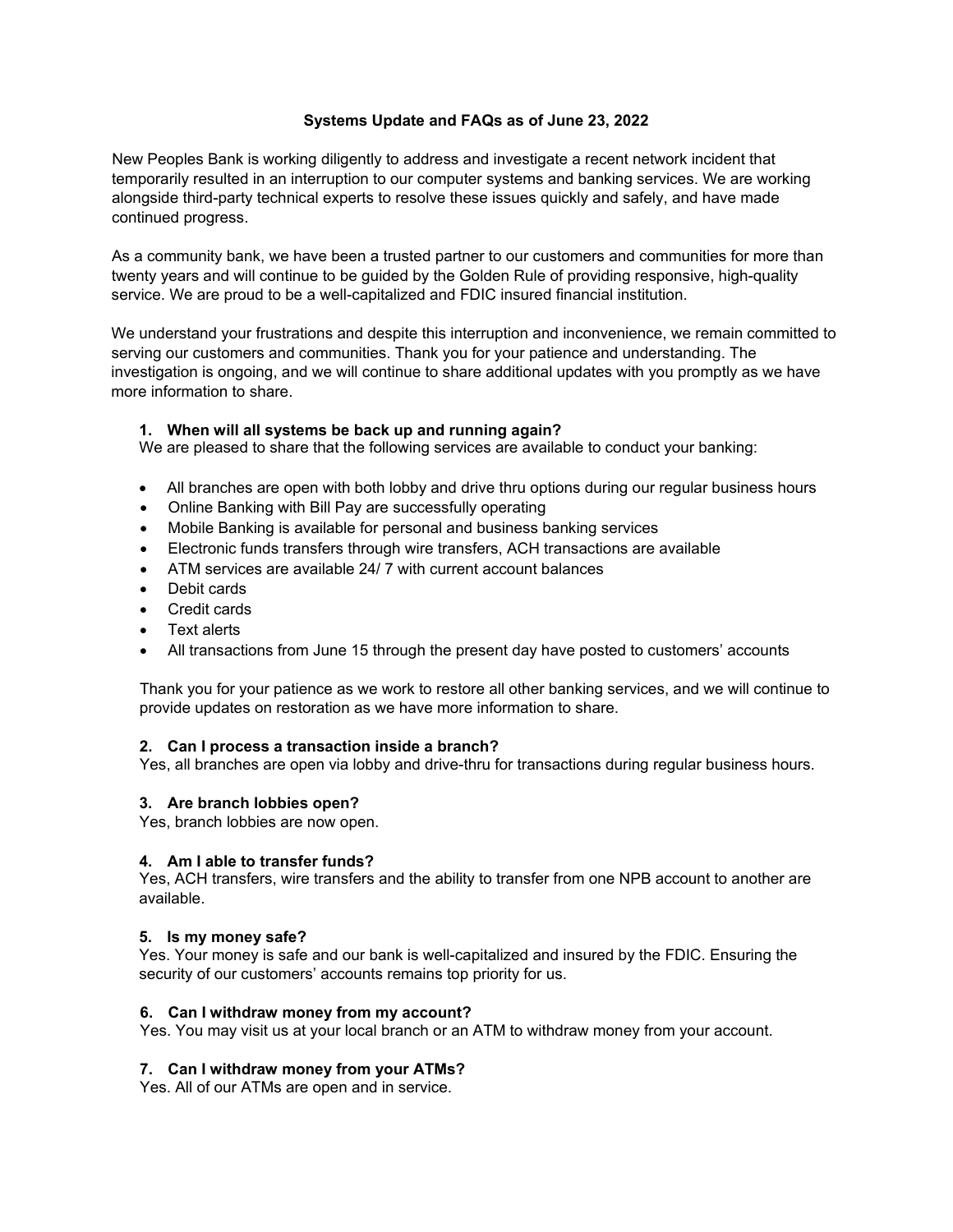# **8. Can I make a deposit?**

Yes, we can accept both check and cash deposits at all of our branches, and also via Mobile Deposit and via Mobile Banking. While our TeleBanc services are currently unavailable, we are working diligently and hope to have that service restored soon.

# **9. Can I still make a direct deposit to my account?**

Yes, you can continue to make direct deposits to your accounts as per usual. We are pleased to share that mobile and online banking is now available, and we have posted ATM and debit card transactions from June 15 through the present day. Account balances can be viewed at any ATM location and via mobile or online banking.

## **10. Why do I see duplicate postings on my account?**

If you have a NPB debit card, during the restoration period between June 15 and June 21, there may be some instances where a merchant selected a preauthorization charge feature when running your debit card which may result in a temporary duplicate charge listed for your account. These duplicate charges should be resolved in approximately 3 business days. If you have any concerns regarding this, please call your local branch: [https://www.newpeoples.bank/Locations.](https://www.newpeoples.bank/Locations) We apologize for any inconvenience this may have caused you.

## **11. When will I see direct deposits posted to my account?**

We have now posted ATM and debit card transactions from June 15 through the present day. Account balances can be viewed at any ATM location and via mobile and online banking.

## **12. Can I speak to someone over the phone?**

While this incident temporarily disabled our phone system, our telephone services have been restored at all of our branches. To speak with a banker, please call your local branch using the numbers linked here: [https://www.newpeoples.bank/Locations.](https://www.newpeoples.bank/Locations) Please note that due to this incident we are expecting a higher than normal call volume. We thank you for your patience as our branch teams work diligently to respond to customer questions.

#### **13. Why aren't you answering email?**

This incident temporarily disabled a certain number of services, including corporate email. We apologize for the inconvenience as we work to restore our systems quickly. You may now call your local branch number to reach a banker. You can find your local branch number here: [https://www.newpeoples.bank/Locations.](https://www.newpeoples.bank/Locations)

#### **14. I have other questions – where can I get a response?**

You may contact the party below that best fits your inquiry:

- Questions about Debit Cards: 1-844-368-2184 (available 24/7)
- $\Box$  Questions about your Account: Please call your local branch, which you can find at the following link: [www.newpeoples.bank/Locations](http://www.newpeoples.bank/Locations)

#### **15. How can I reset my password for online and mobile banking?**

Customers who need assistance resetting their passwords can receive dedicated support by calling their local branch.

#### **16. Will we be charged any overdraft fees incurred during this outage?**

No. New Peoples Bank will not be charging any overdraft fees as a result of this interruption.

#### **17. Can I access my safe deposit box?**

Yes – We are happy to support you in accessing your safe deposit box at your branch.